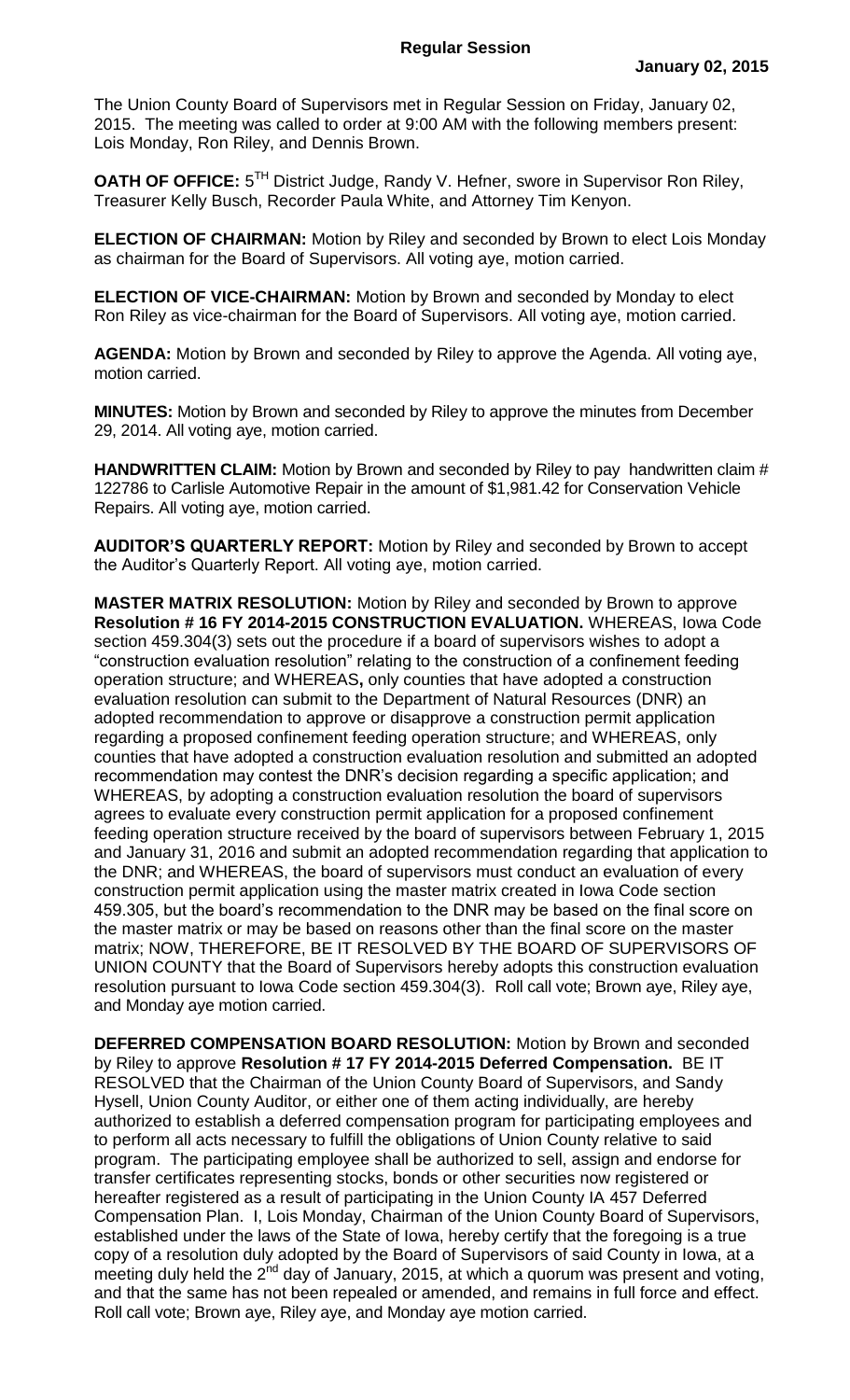**DEPOSITORY RESOLUTION:** Motion by Riley and seconded by Brown to approve **Resolution # 18 FY 2014-2015 Depository Resolution.** BE IT RESOLVED that the Union County Board of Supervisors of Union County, Iowa approves the following list of financial institutions to be depositories of the Union County funds in conformance with all applicable provisions of Iowa Code Chapters 452 and 453 (1983) as amended by 1984 Iowa Acts, S.F. 2220. The Recorder, Treasurer, Sheriff, Auditor is hereby authorized to deposit the Union County funds in amounts not to exceed the maximum approved for each respective financial institution as set out below:

|                 | <b>Name of Depository Office</b> | <b>Location</b> | <b>Maximum Balance In Effect</b><br><b>Under Prior Resolution</b> | <b>Maximum</b><br><b>Balance In</b><br><b>Effect</b><br><b>Under This</b><br><b>Resolution</b> |
|-----------------|----------------------------------|-----------------|-------------------------------------------------------------------|------------------------------------------------------------------------------------------------|
| Recorder:       | IA St Savings Bank               | Creston         | 150,000.00                                                        | 150,000.00                                                                                     |
| Treasurer:      | <b>Great Western Bank</b>        | Creston         | 2,000,000.00                                                      | 1,000,000.00                                                                                   |
|                 | <b>State Savings Bank</b>        | Creston         | 1,000,000.00                                                      | 1,000,000.00                                                                                   |
|                 | First Nat'l Bank                 | Creston         | 5,000,000.00                                                      | 5,000,000.00                                                                                   |
|                 | IA St Savings Bank               | Creston         | 8,000,000.00                                                      | 8,000,000.00                                                                                   |
|                 | <b>PCSB</b>                      | Creston         | 2,000,000.00                                                      | 1,000,000.00                                                                                   |
|                 | IA Public Agency % Norwest Bank  | Des Moines      | 1,000,000.00                                                      | 1,000,000.00                                                                                   |
| Sheriff:        | First Nat'l Bank                 | Creston         | 350,000.00                                                        | 350,000.00                                                                                     |
|                 | <b>PCSB</b>                      | Creston         | 100,000.00                                                        | 100,000.00                                                                                     |
| <b>Auditor:</b> | IA St Savings Bank               | Creston         | 25,000.00                                                         | 25,000.00                                                                                      |
|                 | First Nat'l Bank                 | Creston         | 25,000.00                                                         | 25,000.00                                                                                      |
|                 | <b>PCSB</b>                      | Creston         | 25,000.00                                                         | 25,000.00                                                                                      |

Roll call vote; Brown aye, Riley aye, and Monday aye motion carried.

**HOLIDAY SCHEDULE:** Motion by Riley and seconded by Brown to approve the Union County 2015 Holiday Schedule.

Good Friday-1/2 day Fri., April 3, 2015 Memorial Day **Mon.**, May 25, 2015 Independence Day **Fri.**, July 3, 2015 Labor Day Mon., Sept. 7, 2015 Veterans Day Neterans Day Neterans Day Neterans Day Neterans Day Neterans All 2015 Thanksgiving Day Thurs., Nov. 26, 2015 Day after Thanksgiving Fri., Nov. 27, 2015 Christmas Eve Thurs., Dec 24, 2015 Christmas Day **Fri.**, Dec. 25, 2015 New Year's Day **Fri.**, Jan 1, 2016

President's Day **Mon.**, Feb. 16, 2015

All voting aye, motion carried.

**OFFICIAL NEWSPAPERS:** Motion by Brown and seconded by Riley to appoint the Creston News Advertiser and the Afton Star as the county's Official Newspapers. All voting aye, motion carried.

**REAFFIRM 28E AGREEMENT WITH GUTHRIE COUNTY FOR SANITATION SERVICES:** Motion by Riley and seconded by Brown to sign the 28E Agreement between Union County and Guthrie County for sanitation services. All voting aye, motion carried.

**RECORD RETENTION RESOLUTION:** Motion by Brown and seconded by Riley to approve **Resolution #19 FY 2014-2015 Record Retention.** The following is a list of records, which are to be destroyed (after appropriate documents are scanned and checked) by burning in accordance with law and as authorized by the Union County Board of Supervisors on January 2, 2015. County records included are:

## **RECOMMENDED RETENTION**

| <b>RECORDS</b>                  | <b>DESTROYED AFTER</b> |  |  |
|---------------------------------|------------------------|--|--|
| Receipts                        | 1 yr After Audit       |  |  |
| <b>Secondary Roads Receipts</b> | 1 yr After Audit       |  |  |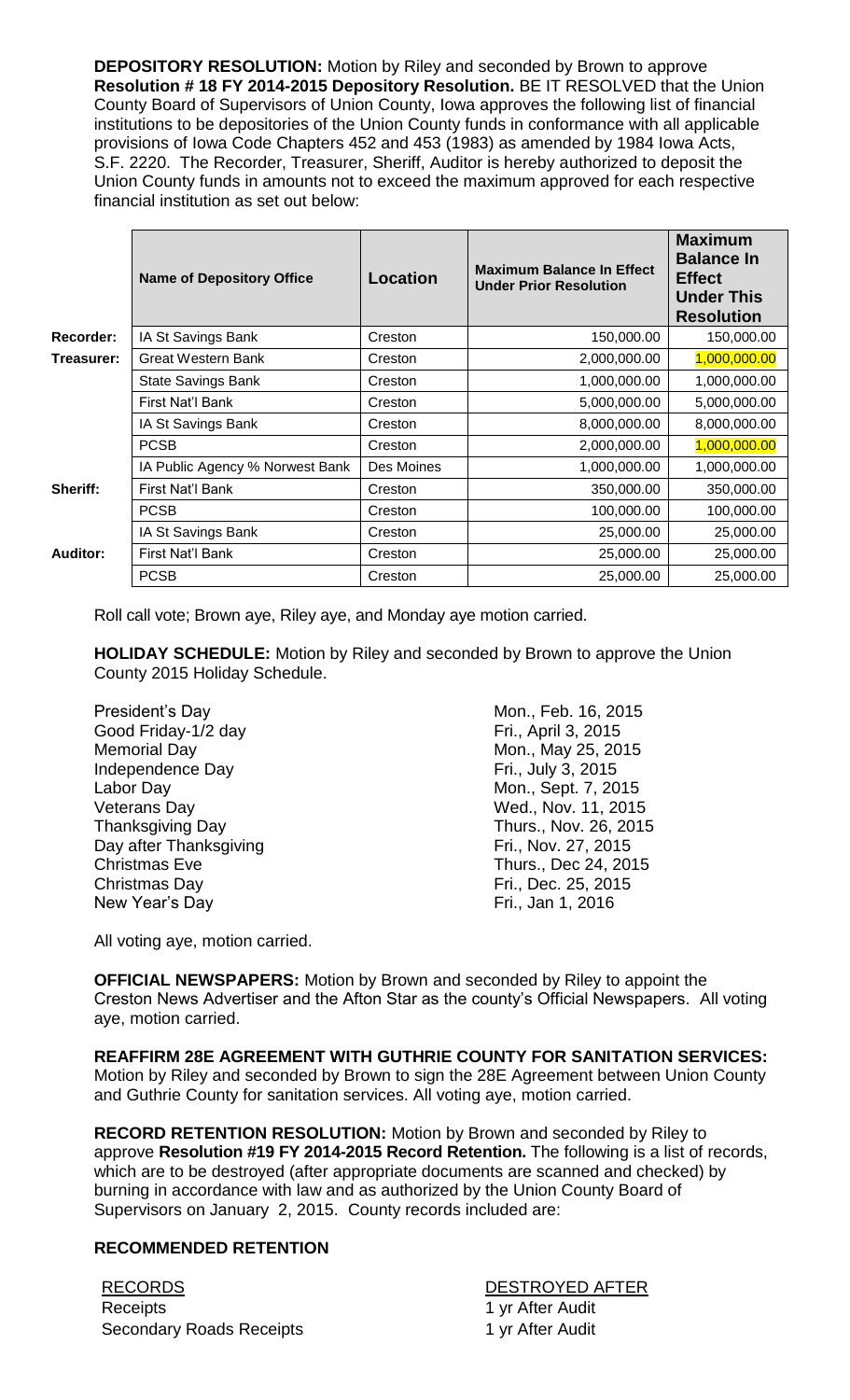| Claims                                          | 2 yr after Audit                     |
|-------------------------------------------------|--------------------------------------|
| <b>Mental Health Copies for Claims</b>          | 2 yr after Audit                     |
| <b>Handwritten Claims</b>                       | 2 yr after Audit                     |
| Payroll time cards and Ledgers                  | 5 yr after                           |
| Annual reports receipts, expenditures, balances | 10 <sub>yr</sub>                     |
| General ledger, expenditure & revenue ledgers   | 10 <sub>yr</sub>                     |
| <b>Closed Session Tapes</b>                     | 10 <sub>yr</sub>                     |
| <b>Board AGENDA</b>                             | Administrative & legal values ended. |
| <b>Health Insurance Reports</b>                 | Administrative & legal values ended. |
| Returned Homestead & Military disallowances     | Administrative & legal values ended. |

Roll call vote; Monday aye, Brown aye, and Riley aye, motion carried.

**RECORDER APPOINTMENTS:** Motion by Riley and seconded by Brown to accept Katie Carlton as Deputy Recorder as recommended by the Union County Recorder, Paula White. Roll call vote; Brown aye, Riley aye, and Monday aye motion carried.

**SET GOPHER BOUNTY:** Motion by Brown and seconded by Monday to do away with the gopher bounty. Roll call vote; Brown aye, Riley nay, and Monday aye motion carried.

**SUPERVISORS ORGANIZATION RESOLUTION:** Motion by Riley and seconded by Brown to approve **Resolution # 20 FY 2014-2015 Supervisor Organization.** Be It Resolved by the Union County Board of Supervisors that their regular meeting days be set for each Monday of the month and claims will be approved the second and fourth Mondays of each month. Special sessions to be held on Wednesday when possible. Business will be conducted pursuant to Robert's Rules of Order except, Chairman of the Board can make motions or seconded motions for prompt flow of business. No bills will be allowed unless they carry the approval of the officer empowered to order the same. That the aid of the Poor must be obtained through the County General Relief Designee (MATURA Action Corporation) or Chair of the Board of Supervisors. That all claims must be itemized in full with vendor invoice and signed by office head. Claims must be filed in the Auditor's office by noon on Thursday proceeding the weekly session of the Board, exceptions with the discretion of the Board. Roll call vote; Brown aye, Riley aye, and Monday aye motion carried.

**TREASURER APPOINTMENTS:** Motion by Brown and seconded by Riley to accept Jenny Wheeler as Deputy Treasurer, Ellen Jensen as Second Deputy, and Stacey Graham as Driver's License Deputy as recommended by Union County Treasurer, Kelly Busch. Roll call vote; Brown aye, Riley aye, and Monday aye motion carried.

**ORDINANCE RESOLUTION:** Motion by Brown and seconded by Riley to approve **Resolution # 21 FY 2014-2015 for Union County Ordinances.** Now on this 2<sup>nd</sup> day of January, 2015, the matter of the readoption of existing county ordinances comes on before the Union County Board of Supervisors. WHEREAS, the Union County Board of Supervisors desires to readopt the existing county ordinances, and WHEREAS, Union County has previously adopted a code of ordinances which has been edited and compiled in meaningfully organizational form, and WHEREAS, no changes in substance are proposed at this time, and WHEREAS, the Board of Supervisors, pursuant to Section 331.302(9) of the 1999 Code of Iowa, is duly authorized to readopt existing ordinances by resolution or ordinance. BE AND IT IS HEREBY RESOLVED that this resolution and ordinance shall be identified as Union County Ordinance number 11.1 and the attached Table of Contents. Roll call vote; Brown aye, Riley aye, and Monday aye motion carried.

**ADA BOARD:** Motion by Brown and seconded by Riley to approve the ADA Board appointments; Betty Crittenden, Allison Danilovich, Rick Piel, Sandy Hysell, Paul Boden, Larry Latham, Doug Jones, and Lois Monday. All voting aye, motion carried.

**CONDEMNATION COMMISSION:** Motion by Riley and seconded by Brown to appoint the following: LICENSED REAL ESTATE BROKERS OR SALESMEN: Dennis Carter, Retta Ripperger, Korina Loudon, Bruce Jamie Travis, and Diane Poore. BANK AND/OR LOAN AGENCIES: Thad Sickels (First Federal Savings), Ty Rogers (Iowa State Savings Bank), Randy Ringsdorf (First National), Scott Coen (State Savings), and Daniell Mericle (Great Western). OWNERS-OPERATORS OF AGRICULTURE PROPERTY: Richard Ide, Eddie Ehm, Ann Moore, and Leslie Wurster. OWNERS OF CITY PROPERTY: Franklin Eighme, Katie Turner, Gail Peterson, Kent Forbes, Mary Seales, and Morris Conklin. All voting aye, motion carried.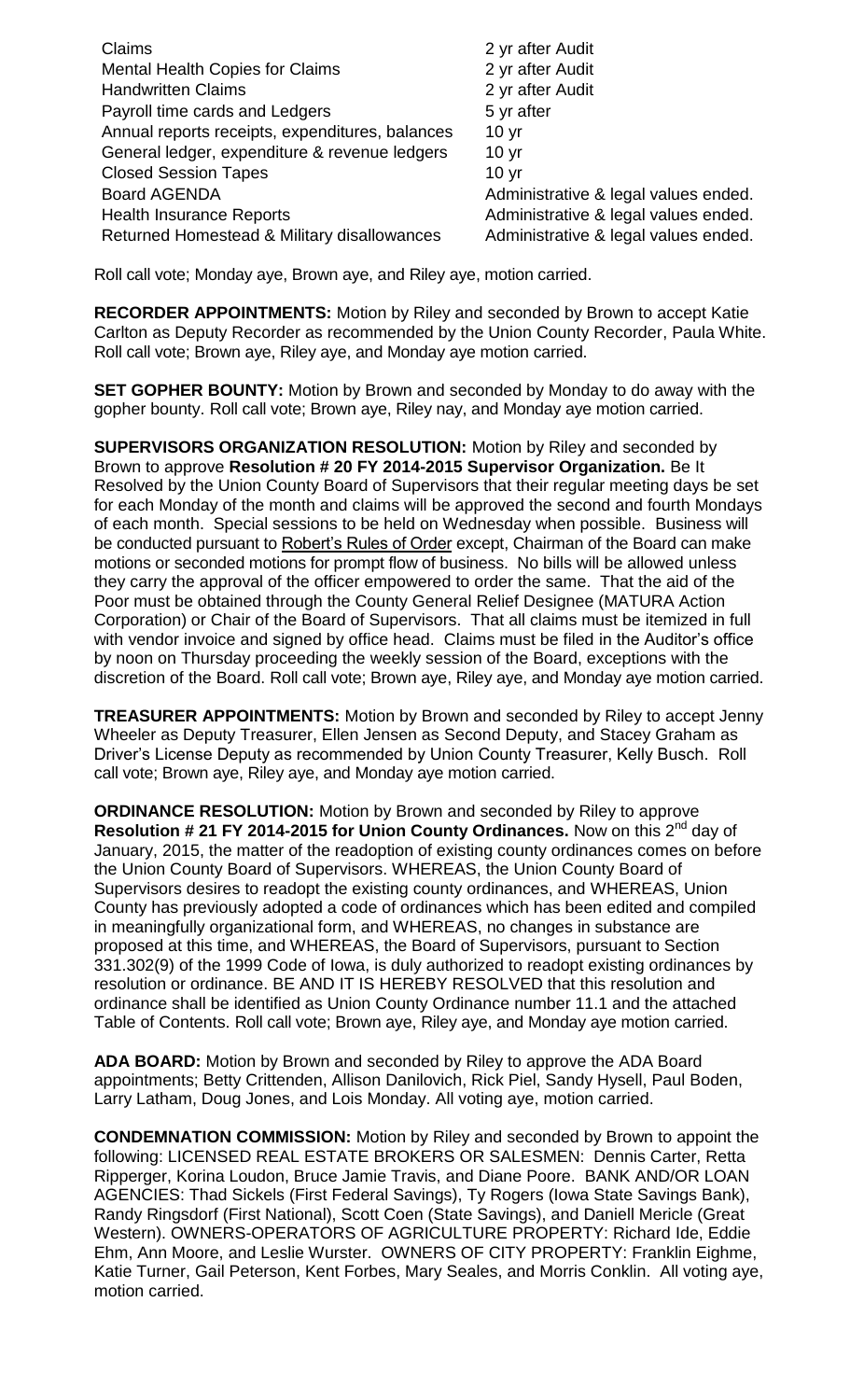**CONSERVATION BOARD:** Motion by Brown and seconded by Riley to reappoint Katie Carlton to the Conservation Board for a five year term. All voting aye, motion carried.

**EMERGENCY MANAGEMENT ASSOCIATION BOARD:** Motion by Brown and seconded by Riley to appoint Ron Riley a Union County Board Representative and Lois Monday to serve as alternate to the Emergency Management Association Board. All voting aye, motion carried.

**ENTERPRISE ZONE COMMISSION**: Motion by Riley and seconded by Brown to reappoint Lois Monday as a Union County Board Representative to the Enterprise Zone Commission. All voting aye, motion carried.

**BOARD OF HEALTH:** Motion by Brown and seconded by Riley to reappoint Linda Carrol, Larry Weis, and Dr. Karen Krogstad to the Board of Health for a two year term. All voting aye, motion carried.

**LEC COMMISSION:** Motion by Riley and seconded by Brown to reappoint Lois Monday and Dennis Brown as Union County Representatives with Ron Riley as the alternate to the LEC Commission. All voting aye, motion carried.

**MAGISTRATE BOARD:** Motion by Brown and seconded by Riley to reappoint David Abildtrup, Leslie Wurster, and Jamie Travis to the Magistrate Board for a six year term. All voting aye, motion carried.

**MEDICAL EXAMINERS**: Motion by Riley and seconded by Brown to appoint John C. Hoyt, Daniel S. Walker, and Lonnie Miller as Medical Examiners for 2015 and John Stutzman as Medical Examiner Investigators for 2015. All voting aye, motion carried.

**PRAIRIE SOLID WASTE AGENCY BOARD:** Motion by Riley and seconded by Brown to appoint Dennis Brown as the Union County Representative for the Prairie Solid Waste Agency Board. All voting aye, motion carried.

**RC AND D COMMITTEE**: Motion by Brown and seconded by Riley to reappoint Ron Riley as the Union County Representative and Dennis Brown as alternate for the RC and D Committee. All voting aye, motion carried.

## **SUPERVISORS ASSIGNMENTS AND APPOINTMENT:**

| 5th Judicial Comm. Board, Des Moines:               | Dennis Brown            | Alternate: | Lois Monday  |
|-----------------------------------------------------|-------------------------|------------|--------------|
| <b>Airport Redistricting Commission:</b>            | Lois Monday / Ron Riley | Alternate: |              |
| <b>Connections: Area Agency on Aging</b>            | Dennis Brown            | Alternate: | Lois Monday  |
| <b>Atura: Transportation</b>                        | Ron Riley               | Alternate: | Lois Monday  |
| <b>Case Management Advisory Board:</b>              | Ron Riley               | Alternate: | Dennis Brown |
| <b>Citizens Advisory Board:</b>                     | Dennis Brown            | Alternate: | Lois Monday  |
| <b>County Board Of Health:</b>                      | Dennis Brown            | Alternate: | Ron Riley    |
| <b>Southern Hills Mental Health</b>                 | Ron Riley               | Alternate: | Dennis Brown |
| <b>Crossroads Mental Health:</b>                    | Lois Monday             | Alternate: | Ron Riley    |
| <b>Decatorization Board:</b>                        | Dennis Brown            | Alternate: | Lois Monday  |
| <b>Department Of Human Services Advisory Board:</b> | Ron Riley               | Alternate: | Sandy Hysell |
| <b>Emergency Management Commission:</b>             | Ron Riley               | Alternate: | Lois Monday  |
| <b>E911 Service Board:</b>                          | <b>Bige Fienhage</b>    | Alternate: | Dennis Brown |
| <b>ECI Quad 4:</b>                                  | Lois Monday             | Alternate: | Ron Riley    |
| <b>Enterprise Zone:</b>                             | Lois Monday             |            |              |
| <b>Family Ties:</b>                                 | Lois Monday             | Alternate: | Ron Riley    |